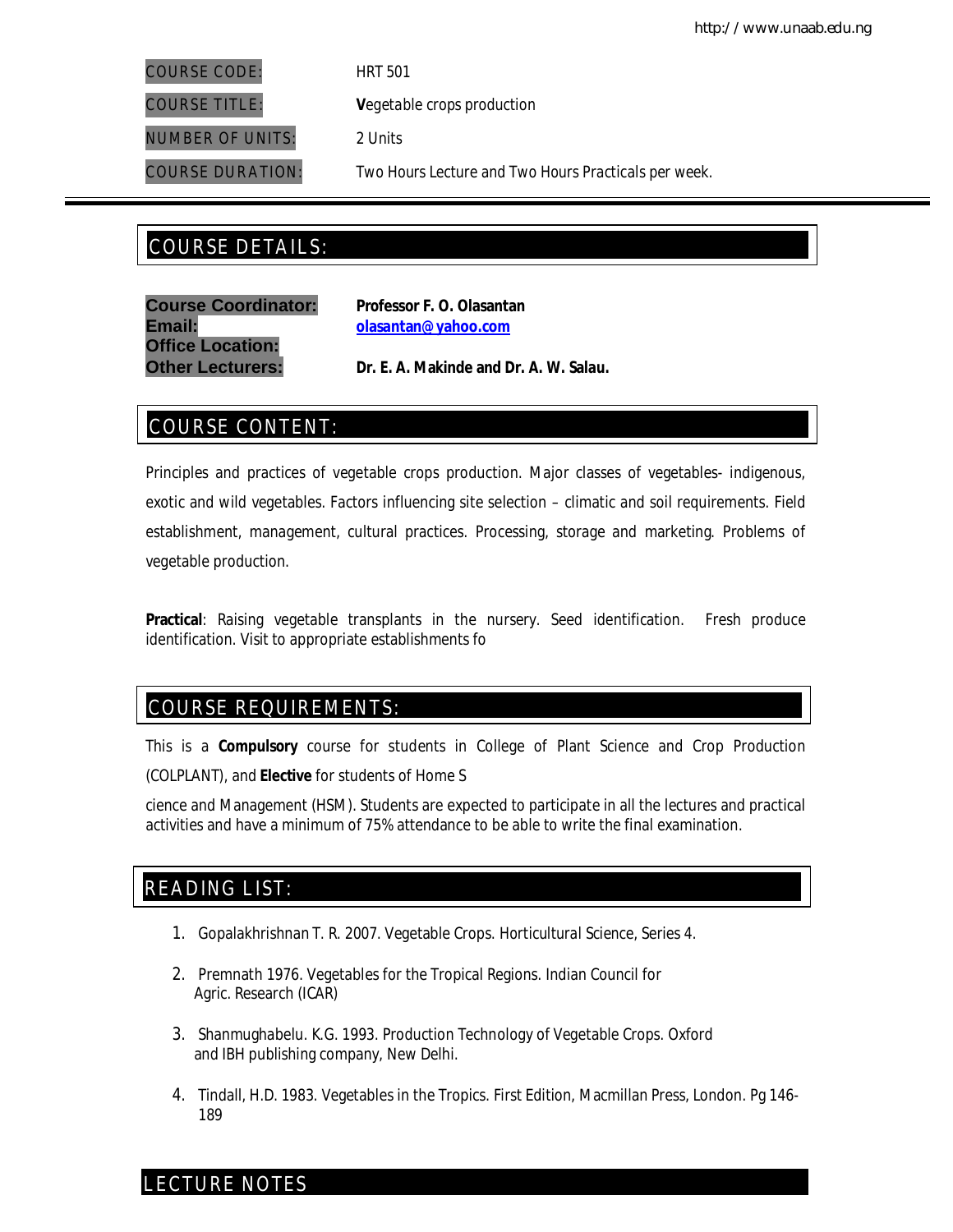# **Introduction**

Is an arm of **Horticulture** in which crop plants are intensively cultivated within a protected area called garden

Horticulture is derived from two Latin words: *Hortus* and *Colere*.

**Horticulture** is a science that deals with the production and utilization of garden crops. Horticulture is divided into four branches.

**Floriculture**: the science of production and utilization of ornamental plants.

**Olericulture**: the science of production and utilization of vegetable crops

**Pomology:** the science of production and utilization of fruit crops

**Landscape horticulture**: beautification and protection of the environment.

### **Definition of Vegetable**

The term vegetable is used to describe the tender edible shoot, leaves, fruits and root of plants and spices that are consumed whole or in part, raw or cooked as a supplement to starchy foods and meat.

## **CLASSIFICATION OF VEGETABLES**

- **1. According to the part consumed (disposition)**
- **2. According to season or area of production**
- **3. According to their botanical or taxonomy**
- **4. According to their frequency of cultivation**
- **5. According to their maturity time, harvesting pattern and growth habit**

# **1. According to the part consumed**

**Leafy vegetables**: the leaves and succulent young shoots are picked for consumption. Examples are amaranthus, celosia, pumpkin, lettuce, cabbage, bitter leaf, water leaf, jews mallow and fluted pumpkin.

**Fruit vegetables**: this comprises of young, immature unripe fruits or mature ripe fruits of plants grown as vegetables. Examples are cucumber, tomato, okra, pumpkin, eggplant, garden egg, water melon, sweet pepper and chilli pepper.

**Seed vegetables:** this group is important for the seed produced. Examples are Egusi melon and Ito melon.

**Root vegetables**: such as sweet potato, irish potato, carrot and radish.

**Spices**: important for their flavor and colour in foods such as chilli pepper, onion, garlic and basil.

# **2. According to Season/Climatic area/ area of cultivation**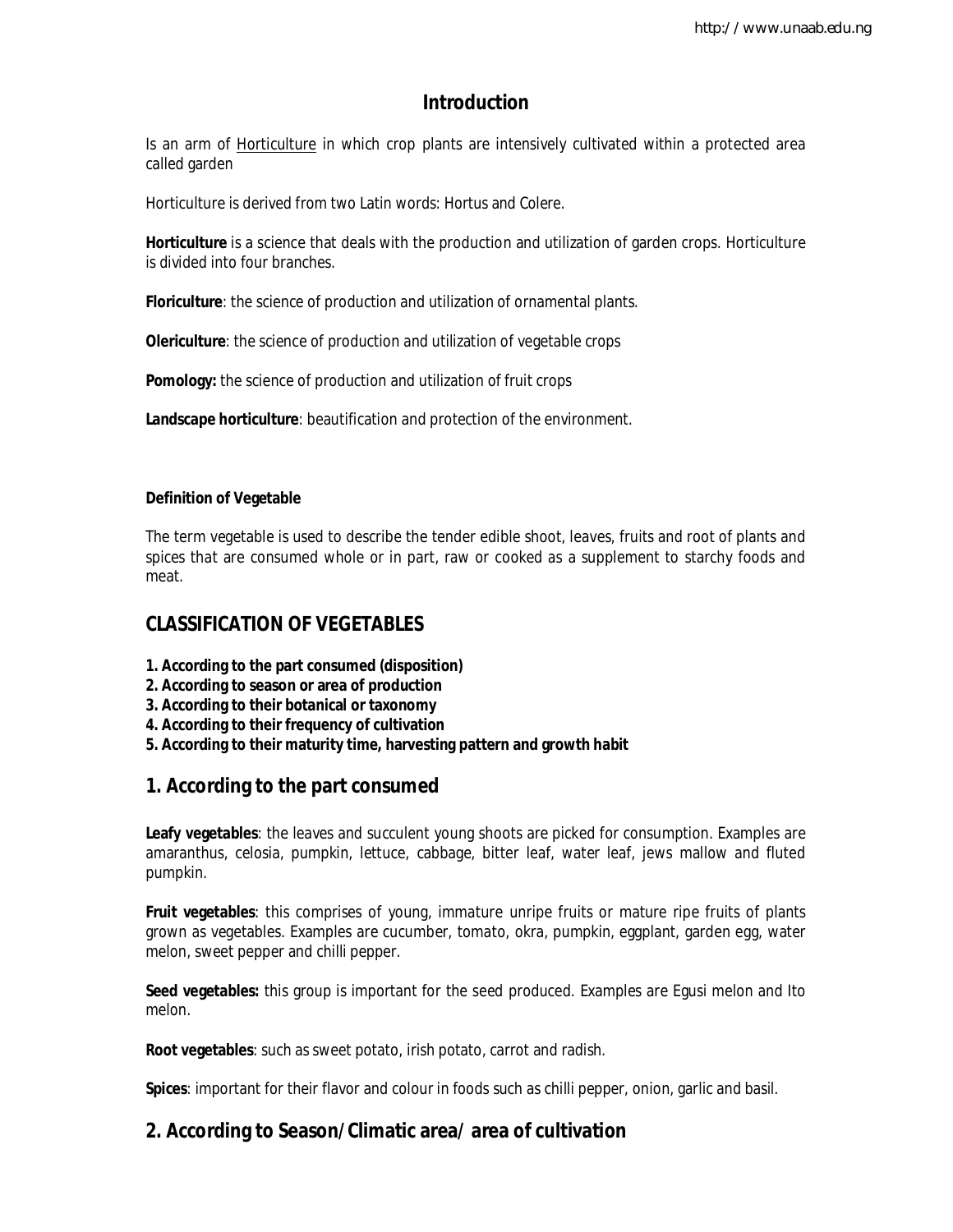**Cool season vegetables:** such as cabbage, garlic, onion, radish, spinach, lettuce, potato and carrot. **Warm season vegetables:** such as tomato, pepper, cucumber, okra, eggplant, garden egg, melon, pumpkin, sweet potato.

# **3, Botanical or Taxonomic Classification**

Vegetables are classified according to family, genera and species. It is the most important and acceptable form of classification.

| Family        | <b>Botanical name</b>                       | Common name                   |
|---------------|---------------------------------------------|-------------------------------|
| Amaranthaceae | Amaranthus dubius<br>Celosia argentea       | Amaranth<br>Celosia           |
| Cucurbitaceae | Cucurbita maxima<br>Cucumis sativus         | Pumpkin<br>Cucumber           |
| Malvaceae     | Abelmoschus<br>esculentus<br>(L.)<br>Moench | Okra                          |
| Solanaceae    | Solanum tuberosum<br>Solanum melongena L.   | Irish potato<br>Eggplant      |
| Tiliaceae     | Corchorus olitorius L.                      | Jews mallow                   |
| Compositae    | Vernonia colorata<br>Lactuca sativa         | <b>Bitter leaf</b><br>Lettuce |

| Cruciferae  | Brassica oleraceae<br>Raphanus sativus | Cabbage<br>Radish |
|-------------|----------------------------------------|-------------------|
| Portulaceae | Talinum triangulare                    | Water leaf        |
| Basellaceae | Basella rubra                          | Indian spinach    |

# **4. Frequency of Cultivation**

**Regularly cultivated vegetables** – Onion, Amaranthus, Celosia, Egusi melon,Okra; Egg plant, Tomato and Pepper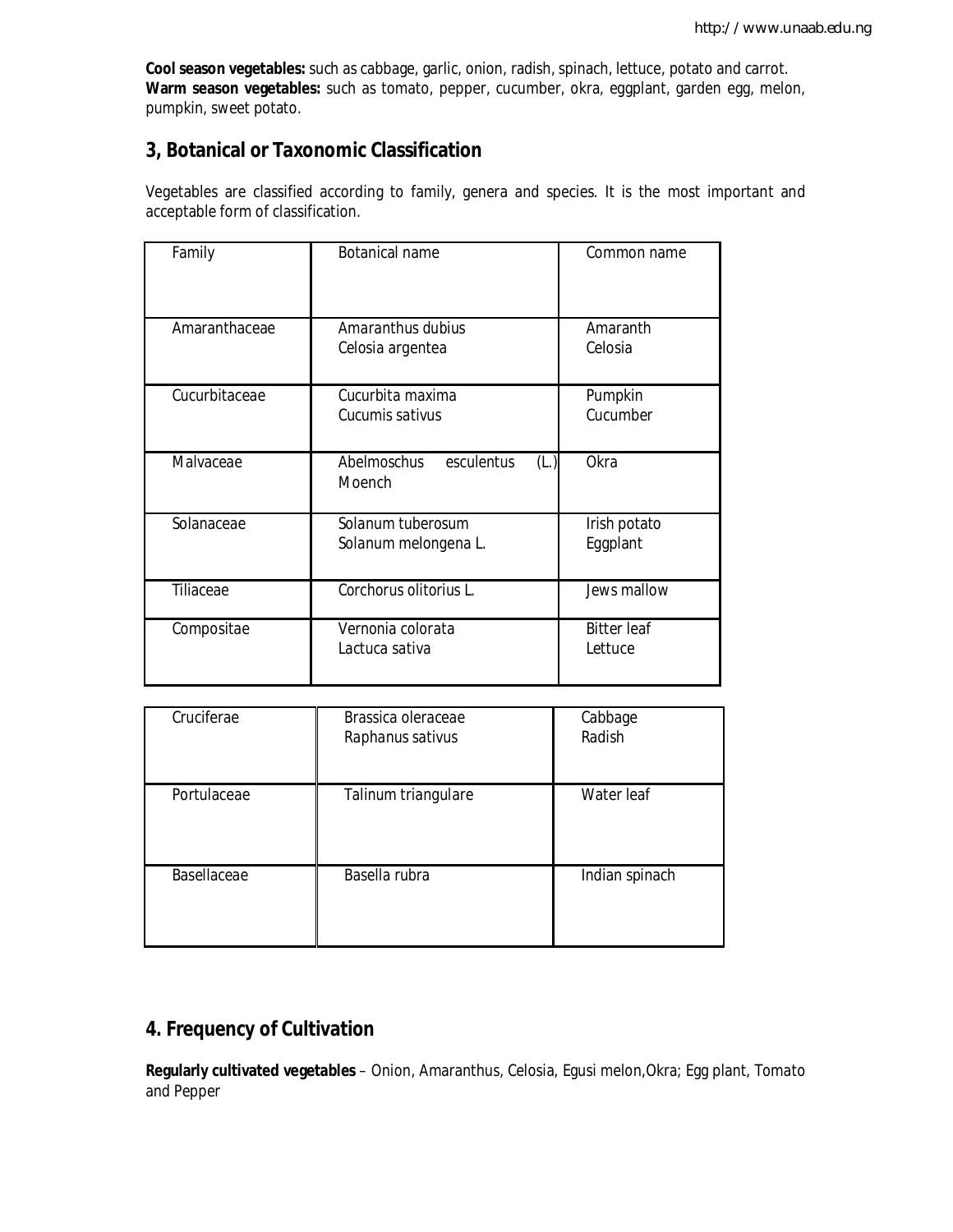**Occasionally/Wild vegetables** such as: mushroom (*Agaricus* spp, *Celosia triguna* Ajefawo) *Basella Rubra* (White) – Indian spinach *Basella alba* (Red) *Crassocephallum biafrae* - Bologi, *C. crepidoidis* - Ebolo

# **5. According to their maturity time, harvesting pattern and growth habit**

**Vegetables with short growing period and harvested two or three times by topping or young leaf removal:** This group consists of leafy vegetables such as *Amaranthus* spp and *Celosia argentea.* 

**Vegetables which can be harvested over several weeks or months**: This group comprises of vegetables such as *Corchorus* spp, *Solanum* spp, *Capsicum* spp, Tomato, Okra, and Cucurbits.

**Vegetables with Climbing growth habit:** these are vegetables which are trained along a stake and on house walls. Examples are snake gourd, fluted pumpkin, ito melon and basella spp.

**Vegetables with Creeping stems:** such as melon, cucumber and water melon.

## **Vegetable Type**

#### **1. Indigenous vegetables**

These are vegetables that are associated with the hot, humid tropical Africa.

They are adapted to the hot temperatures and heavy rainfalls of the tropics.

In tropical Africa, where starchy root crops are the staple food, they are generally consumed as supplements to the starchy staple foods.

They provide a cheap source of protein,vitamin and minerals.

The indigenous vegetables are usually cultivated under mixed cropping systems as minor crops.

They are more prominent in compound/backyard farms.

They are usually grown with household organic refuse or farm yard manure. They are rarely fertilized with inorganic fertilizers

Women are key players in production, processing and marketing of indigenous vegetables

Cultivation require low capital/cash requirement and relatively small land area Also, a tangible profit can be realized over time.

#### **2. Exotic-type vegetables**

They originate in areas with cool season climate/temperate region.

In Nigeria, they are grown in high altitude areas such as Sahel and tropical uplands of Jos and Adamawa state.

They are very popular especially in the urban areas

Vegetables in this groups are: Beet, lettuce, cabbage, radish, carrot, irish potato etc.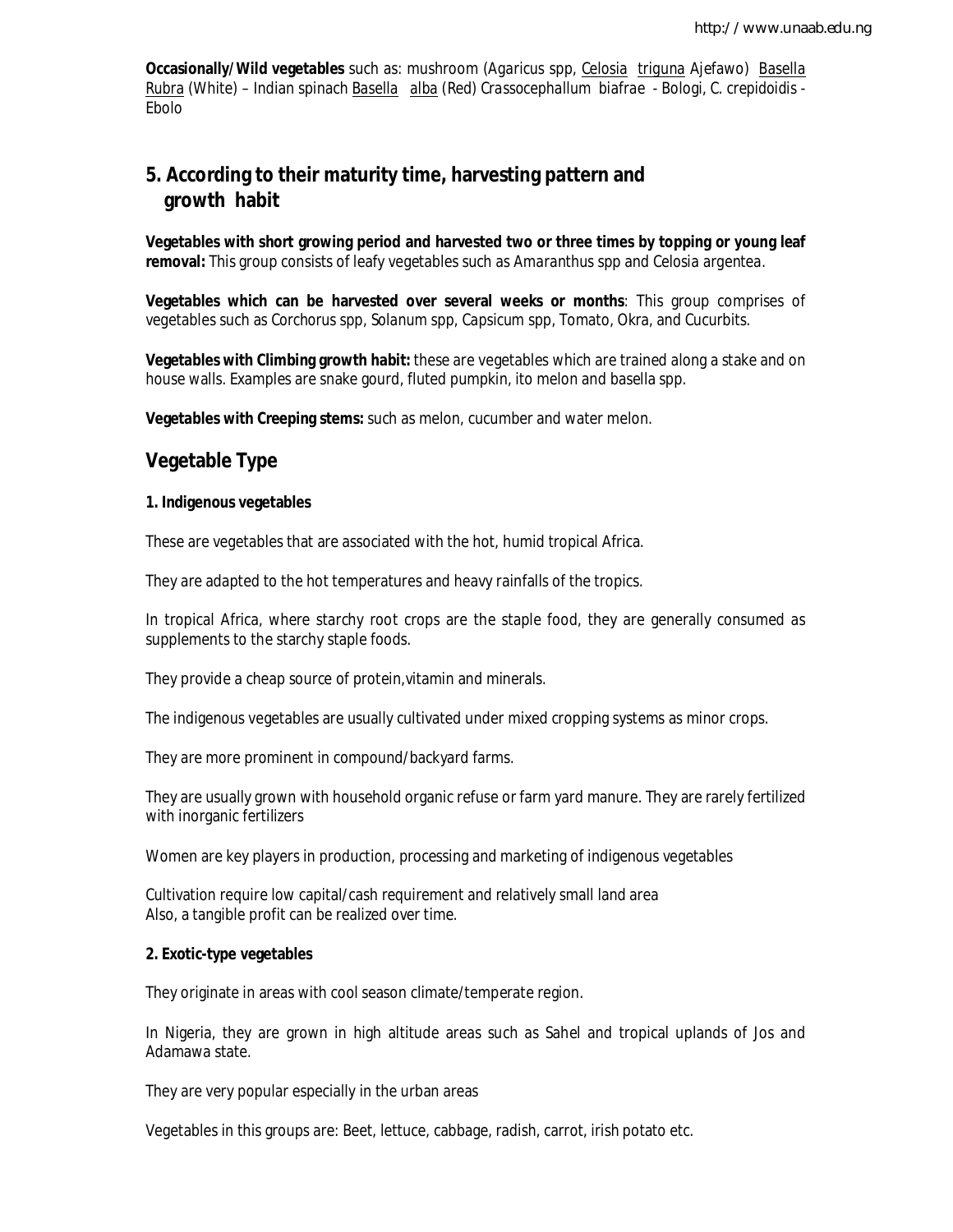### **Production of exotic vegetables in the mixed system is often impossible because of the following reasons**:

There is poor demand for exotic vegetables

Cultivation of exotic demands special methods which are difficult and expensive

Exotic vegetable has poor seed formation and storage under warm – season tropical conditions.

Exotic vegetables have peculiar taste, texture and special cooking requirements which are not acceptable to most homes in tropical Africa..

#### **IMPORTANCE OF VEGETABLES IN HUMAN DIET**

Vegetables supply most of the nutrients that are deficient in other food materials. This includes supply of minerals, especially calcium and iron.

Vegetables are acid neutralizers e.g. okra, *Corchorus* spp neutralizes the acid produced from the some fruits.

Vegetables prevent constipation and promote digestion as a result of fibres/roughages obtained from okra, cucumber, amaranthus, lettuce and cabbage.

Vegetables are rich sources of vitamins A, B, and C which helps to lower susceptibility to infection. e.g.: Carrots, sweet corn, amaranthus and celosia provide Vitamin A; Bitter leaf, water leaf, *solanum* and celosia provide Vitamin B; Tomatoes, carrots, lettuce, cabbage and amaranthus provide Vitamin C.

Also, some vegetables are rich sources of carbohydrate e.g. potatoes, sweet corn, carrot etc. Green beans and peas are cheap sources of protein. Vernonia (Bitter leaf), Amaranthus and *Telfeira* provide some amount of protein in human diet.

Vegetables are generally needed to have balanced diets and overcome nutritional deficiencies.

Vegetables make our staple food more palatable and enhance their intake.

The practice of cultivating vegetables and spices for food, composite seasoning and medicine is referred to as Olericulture. Olericulture is one of the four general and sub-categories of horticulture. Others are Pomology, Floriculture, and Landscape gardening/

## **Principles and Practice of Vegetable productions**

There are some principles required in the production of vegetable crops which are very important and well known to the grower. These principles are:

1. Production of vegetables does not involve a long- time investment as does in the orchard of citrus, mango, or cashew.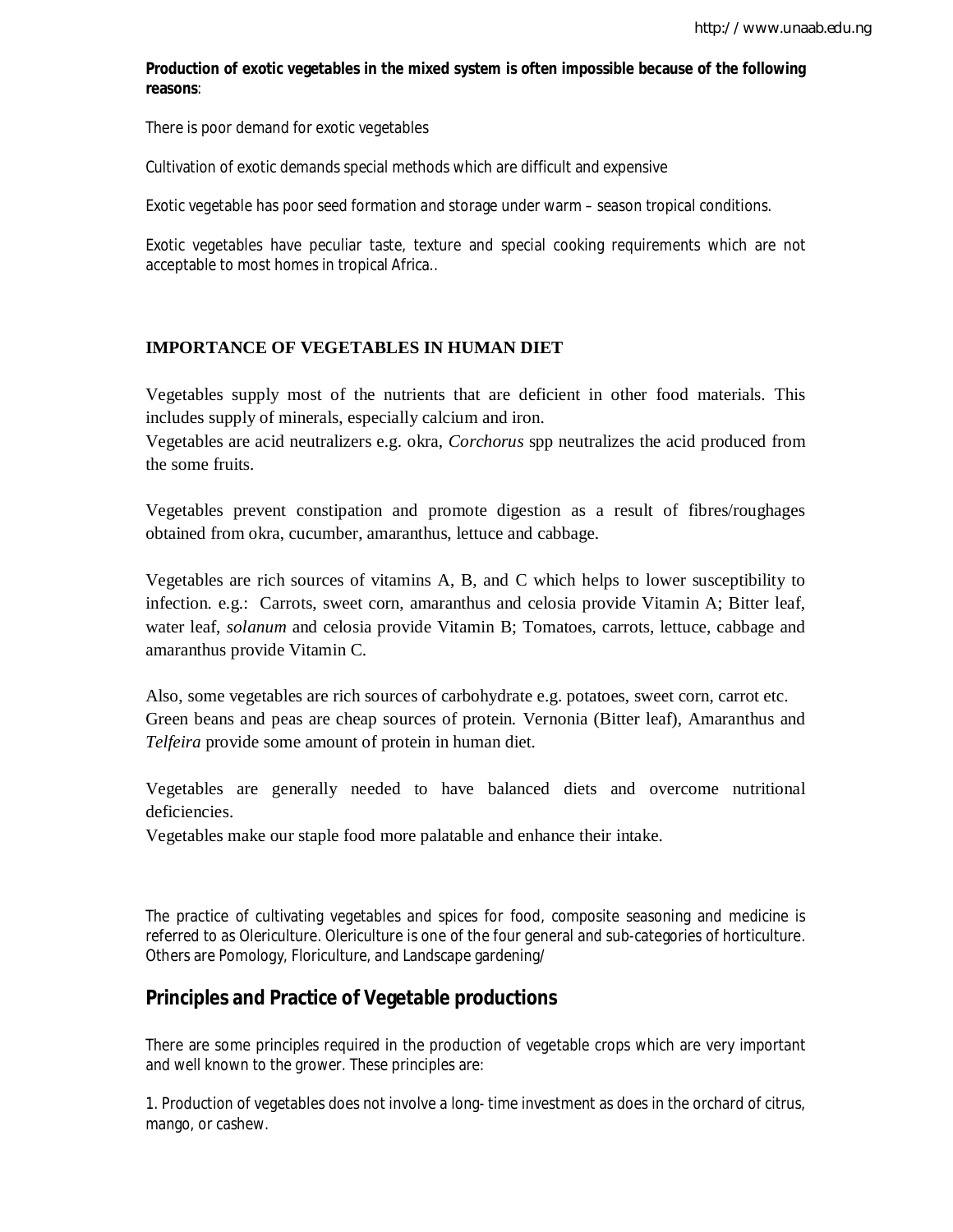2. Vegetable growers/farmers are not bound to produce the same crop each year like his counterparts, who grow fruit crops.

3. Vegetable growing lacks the stability which is methodically developed over a period of years like an orchard thus, getting into vegetable production is a fast process and getting out may even be faster.

4. Vegetables can be grown by people with limited experience. Only skillful farmers sustain their vegetable production

5. The land for production of vegetable crops is flexible and adjustable. It is much easier for vegetable growers/farmers to change production from one crop to another than for fruit crop grower.

6. Cooperative efforts and organizations are somewhat more difficult with vegetable crop producers than fruit growers. Vegetable/grower/farmers have no long period for making plans. Vegetable production is seasonal.

7. Vegetable production requires more intensive production management per unit area and time.

## **Practices of Vegetable crops Production**

The several practices of productions have developed as a result of rapid urbanization and socioeconomic and political situations. The practices are highlighted below:

**1. Home Gardening:** the principal source of fresh local vegetable supplies for most homes. It supplies an important part of the family needs and additional tax-free income.

**2**. **Market Gardening:** It takes care of both family needs and market supplies; production goes beyond family taste or needs. It depends on urban market demands.

**3. Commercial Production:** The principal source of vegetables for big market. It is more extensive and specialized than market gardening. The area of production is determined by climatic and edaphic factors.

**4. Production for Processing:** The principal source of fresh vegetable for processing industries .The scale of operation is similar to that of commercial production.

**5. Vegetable Forcing:** The practices of producing vegetables out of their normal production season. It may be accomplished by modifying the growing environment such as heat provision or protection from cold, etc.

**6. Controlled Environment Agriculture**: The practice of modifying the natural environment for optimum plant growth and production of growth factors such as light, air, temperature, water, relative humidity, etc.

**7. Vegetable Seed Production:** This is a specialized agricultural industry for seed production and processing. The practice only involves seed production and not fresh vegetables for consumption.

#### **Factors Affecting Vegetable Production**

The importance of environment in crop production cannot be over-emphasized. It is a major determinant of crop production; it plays an indispensable role in plant growth and development, determining the extent to which crop plants attain their potential values. It also provides the scientific principles on which production technology is based.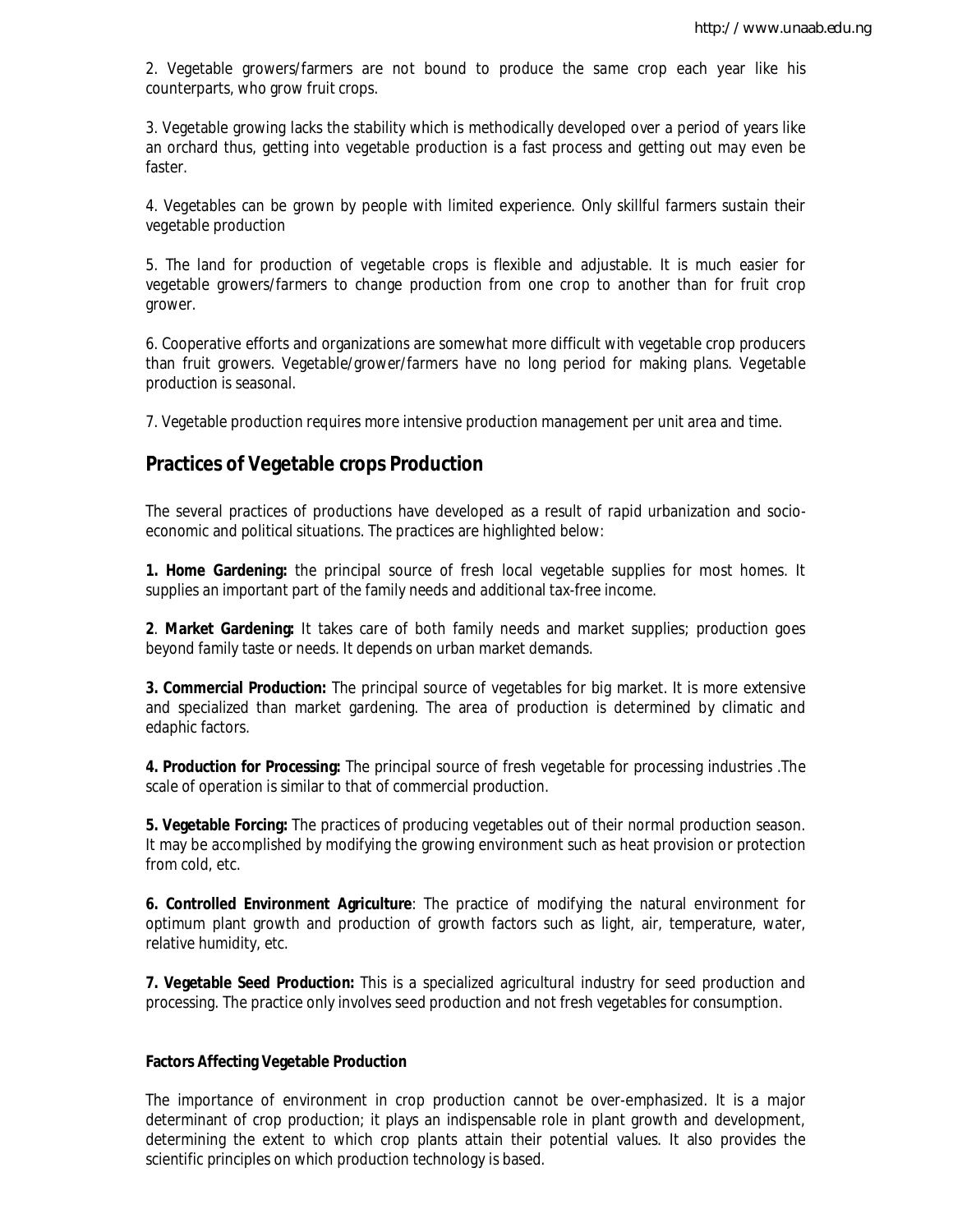The environment of crop production can be classified into two dimensions, operating separately or dependently:

- **i. Human Environment**
- **ii. Material Environment**

Human Environment: Is made up of Economic, Institutional and Social factors.

**i. Economic Element**: This includes economic policy, which determines quantities and distributions, as well as absolute and relative prices of inputs and outputs. Policy also influences the availability and distribution of physical infrastructure such as transportation, water supply, health services and facilities for marketing, processing and storage.

**ii Institutional Element**: These are laws of the land, credit and marketing conditions, contractual agreement , extension services, property right to land and water, as well as distribution and quality of goods, grading and taxation.

**iii Social Element:** These include culture and customs within a community. They determine access that farmers have to capital, source of credit or money and other production inputs, and the distribution of labour

## **Material Environment**

This is also called technical environment which consists of physical elements of climate (e.g rainfall, relative humidity, temperature and light), topography and soil and the biological elements (vegetation, plants, weeds, insect pests and diseases).

Some of the challenges of material environment are:

1. It is difficult or impossible to manipulate, for example many tropical soils are highly weathered and generally infertile.

2. The rainfall is unpredictable in the time of onset, duration, distribution, reliability and cessation.

3. The temperature and light intensity are generally high and may permit pest development and crop growth throughout the year.

4. There is no fallow or winter period between the end of one cropping season and the beginning of another to help reduce pest infestation. The fallow period has been shortened in the tropics as a result of rapid population growth.

**Biotic factors:** The elements of biotic factors are important components of tropical farming systems. They occupy several niches and compete with crop plants for space, water, light and nutrients. They may be beneficial, neutral or harmful to plant growth. The biotic factors comprise of micro flora, micro fauna, macro flora and macro fauna. Micro-flora include, bacteria, fungi, actinomycetes, and algae; microfauna include protozoa and nematodes. Micro-fauna include burrowing animals suc as moles, rats and rabbit, earthworms, arthropods such as mites, millipedes, insects, ants and termites; and gastropods such as slugs and snails. Micro-flora include roots of herbs, shrubs and big trees.

**Light Attributes:** Light has three main attributes such as **quality**, which determines tissue differentiation, physiological processes and germination; **Intensity** which determines rate of dry maiier accumulation; and **Duration** or **Photoperiod** which affects behaviour and physiological functions of living organism (plants and animals)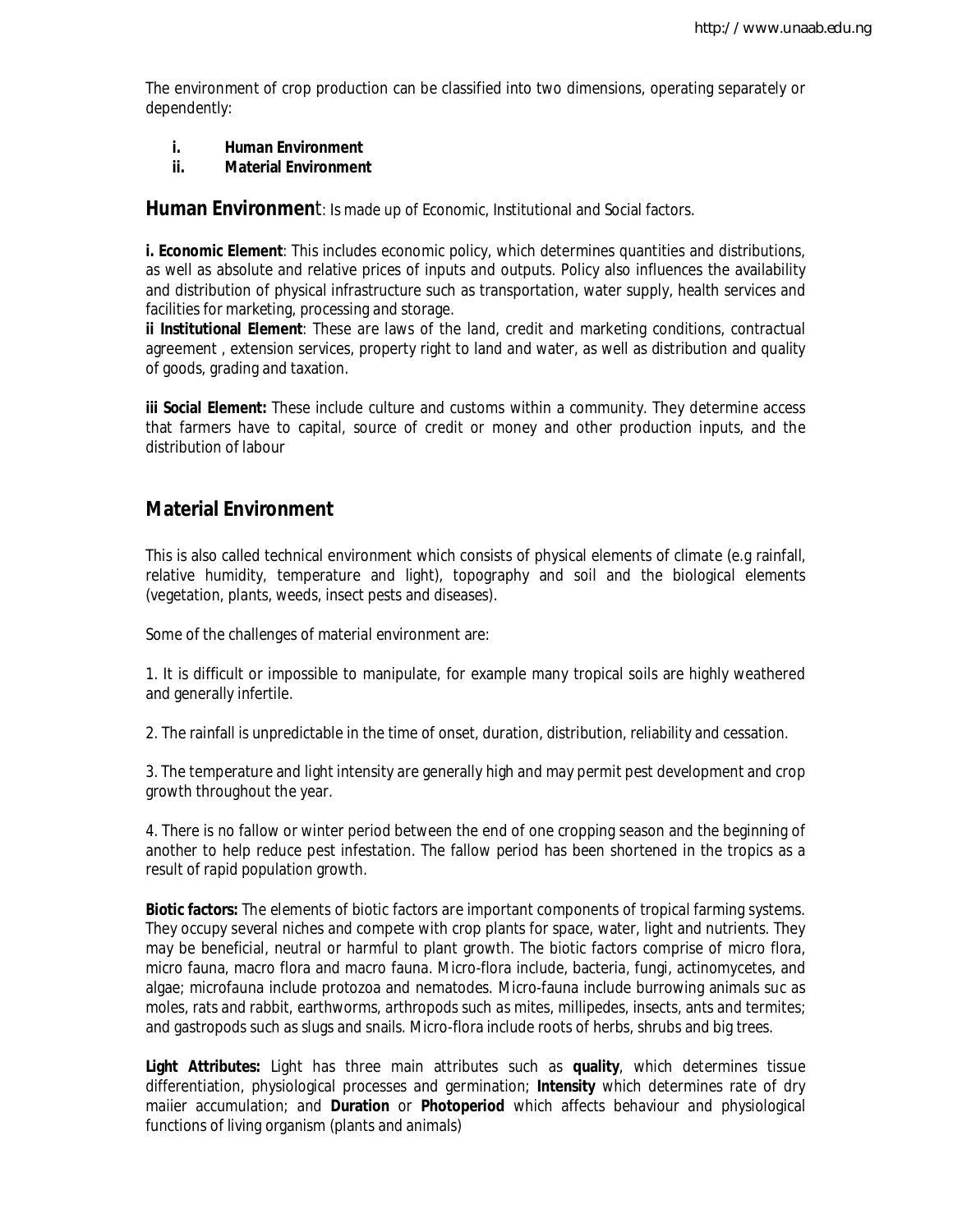# **Cultivation and Cropping Systems**

Cropping system defines the pattern of growing crops in terms of crop combinations and sequences in time and space dimensions in addition to the cultural practices and technologies with which the crops are grown. Crops may be grown in pure stands (monoculture) or mixed cropping (crop mixtures).

**Monoculture or Sole Cropping:** The practice of growing only one type of crop in a given area of land at a time. There is no competition for growth resources between two different crop types, either in space or time dimension, apart from the one between the crop and weeds.

**Mixed Farming:** It is the farming practice that combines growing crops and rearing livestock on the same piece of land.

**Multiple Cropping:** The practice of growing more than one crop on the same piece of land. Multiple cropping consists of mixed cropping or intercropping, sequential cropping and crop rotation.

**Intercropping:** This is the practice of growing more than one crop plant species, simultaneously, in contiguous stands, on the same piece of land. Intercropping has four general subcategories:

**i. Mixed intercropping**: It is the practice of growing two or more crops with no distinct row arrangement.

**ii. Row intercropping**: It is the practice of growing two or more crops simultaneously with at least, one crop planted in the same row or alternate row.

**iii. Strip intercropping**: It is the practice of growing two or more crops in different strips wide enough to separate them and permit independent cultivation, but narrow enough to allow interactions agronomically between them..

**iv. Relay intercropping**: It is the practice of growing two or more crops during different part of their life cycle, but with one or more of them planted after the first crop has reached reproductive stage of growth but some time before harvesting..

**v. Patch intercropping:** It is the practice of growing two or more crops simultaneously in small contiguous patches or mounds,

**Sequential cropping:** It is the practice of growing two or more crops in sequence on a piece of land in a year. Sequential cropping consists of the following;

**i. Double sequential cropping:** It is the practice of growing two crops in sequence in a year.

**ii. Triple sequential cropping:** It is the practice of growing three crops in sequence in a year.

**iii. Quadruple sequential cropping:** It is the practice of growing four crops in sequence in a year.

**iv. Ratoon cropping:** It is the practice of cultivating crop regrowth after the first harvest for subsequent production

**Crop rotation:** It is the practice og growing two or more different crop types in planned sequence on a piece of land for specified number of years. Crop rotation combines features of intercropping and sequential cropping systems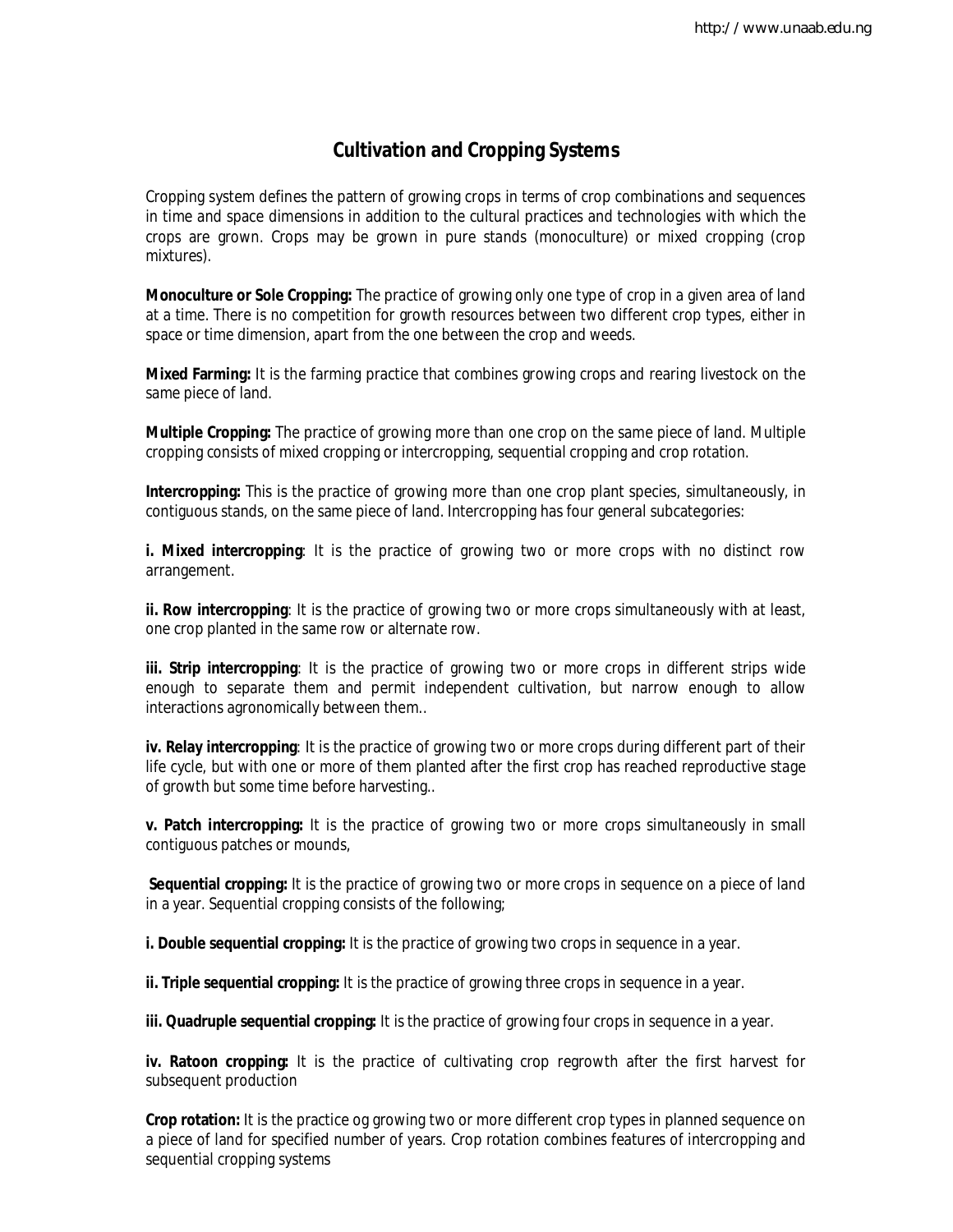**Agro-forestry:** It is the practice of integrating the raising of trees into horticultural fruit tree plantation and arable farming by mixed cropping. It can simply be referred to as growing crops under tree canopy.

**Alley cropping:** It is the practice of growing two or more crops in alleys of hedgerows of young tree crops or multipurpose trees and shrubs, preferably N-fixing leguminous species. It is a modified form of agro-forestry.

Agro-forestry sustains green cover on the land throughout the year and also involves the integration of appropriate fertilizer trees into crop production. The system bolsters nutrient supply through Nfixation and nutrient recycling, and increases direct production of food crops, fodder, food, fibre and income from products produced by the tree.

### **VEGETABLE NURSERY ESTABLISHMENT TECHNIQUES**

Most vegetable species are grown from seeds, but some important ones are propagated by vegetative methods. Among those grown from seeds, a significant number mainly those with small seeds are usually first sown in nursery beds, boxes or containers and are transplanted at a later stage.

**Nursery:** A nursery is a place where young plants are raised under intensive care before transplanting into the field.

#### **Advantages of nursery are**:

**Economy of seeds** Fewer seeds are needed for raising seedlings in the nursery than for direct sowing in the field

#### **Uniformity of growth**

**Selection of seedlings:** You can select vigorous, pest and disease free seedlings for transplanting. **Better care of seedlings:** The seedlings in the nursery receive more intensive care particularly protection from damages by pest, diseases and weeds than when they are seeded directly on the field.

#### **Disadvantage**

**Cost of labour**: Specialized skilled labour, special tools and materials are needed

#### **Factors Determining Nursery location**

In selecting site a site for establishment of a nursery, a number of factors must be considered

- **1. Water Supply:** Nursery should be located where there is abundant supply of water, particularly from wells, boreholes, streams, rivers or pipe-borne water. Cheap water supply reduces the operating cost in the nursery.
- **2. Accessibility:** The nursery should be easily accessible to the field, to the road or market.
- **3. Slope or Land gradient.** Level land is ideal for establishment and maintenance of a nursery. It reduces the risk of soil erosion. It also enhances application of irrigation water. However, appropriate conservation methods should be undertaken if a nursery is sited on a sloppy land.
- **4. soil;** Nursery soil should be fertile, well drain and non-toxic and free from pests, diseases and weeds.
- **5. Labour Supply:** Nursery should be located where experienced and skilled labour are available or where they can be trained.

**Nursery Tools and their uses:** Some important tools used in nursery are as follows: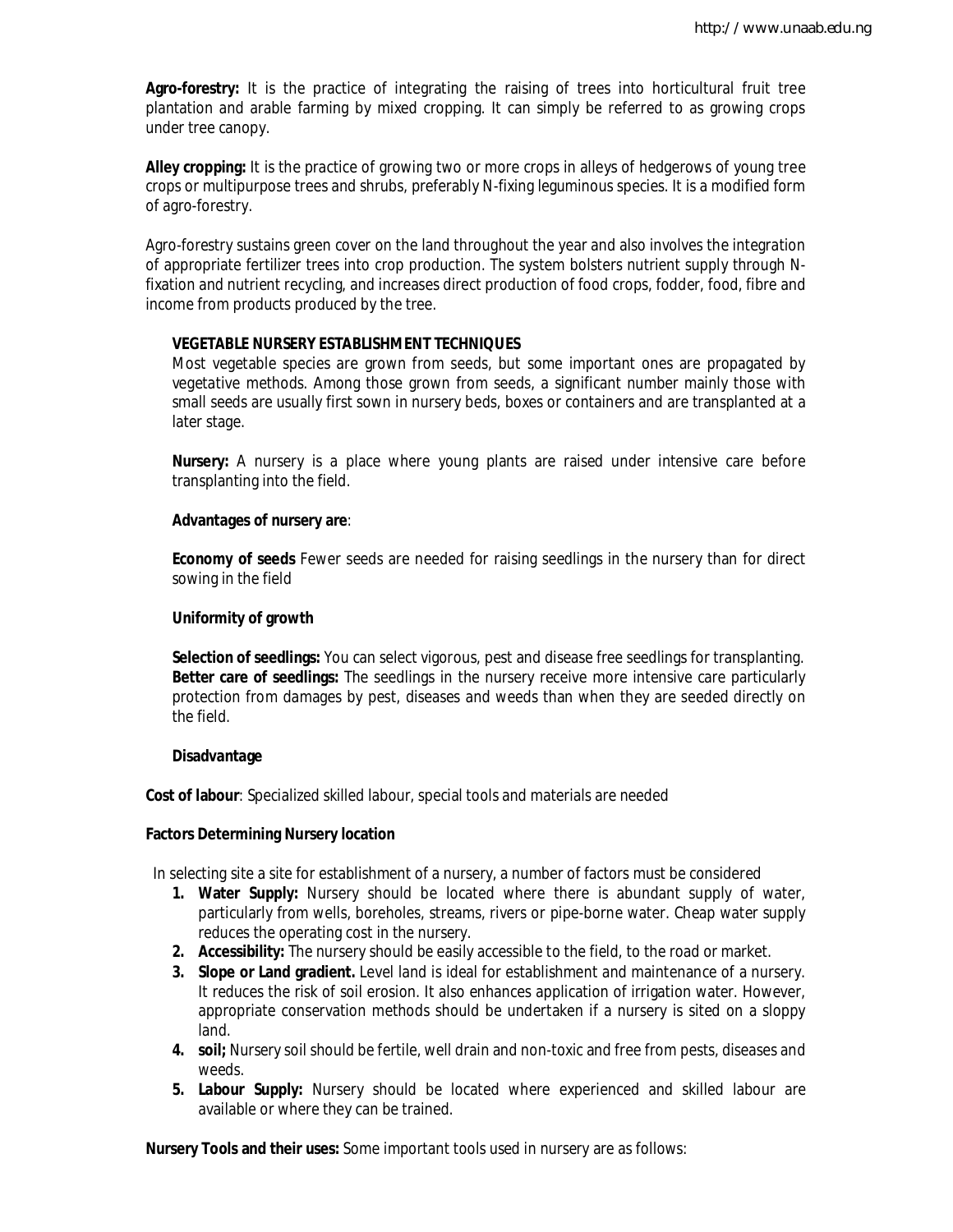- **1. Cutlass or Machete:** Cutlass is used for clearing the nursery site. It may also be used for transplanting seedlings and digging holes.
- **2. Hoe:** It is mainly used for making heaps, ridges and nursery beds. It is also very effective for turning up the soil, loosening the soil surface and to destroy weeds.
- **3. Hand trowel:** It is used for transplanting seedlings from the nursery to the field and for spreading manure and also for digging shallow holes on the beds.
- **4. Garden fork:** It is used for turning manure during compost making and for spreading manure in the open field. It is also used for loosening the soil before transplanting.
- **5. Digging mattock:** It is used for digging and uprooting small stumps
- **6. Rake:** A rake is used for leveling soil surface and breaking large soil crumbs into small ones. It is also used for removing stones and weeds from seedbeds and for covering vegetable seeds when they are broadcast.
- **7. Garden line:** It is used for lining up beds and for making straight line when planting.
- **8. Watering can:** It is used for sprinkling water over young seedlings and for irrigation during dry season farming.
- **9. Tape: A** tape is used for taking short or detailed measurement on the field.
- **10. Ranging pole**: It is used for marking surveyed stations or intermediate stations. It is also useful in marking straight lines

| <b>Vegetable types</b>       |              | <b>Nursery duration (days)</b> |
|------------------------------|--------------|--------------------------------|
| Amaranthus spp               | Amaranthus   | 20                             |
| Celosia argenteaL            | Celosia      | 21-28                          |
| Corchorus olitorius          | Jute mallow  | 21-28                          |
| Brassica oleracea L          | Cabbage      | $25 - 35$                      |
| Solanum aethiopicum L        | Garden egg   | $30-40$                        |
| Solanum melongena L          | Egg plant    | $30 - 50$                      |
| Capsicum annuum L            | Sweet pepper | $35 - 45$                      |
| Capsicum frutescens L        | Hot pepper   | $35 - 45$                      |
| Lycopersicon esculentum Mill | Tomato       | $25 - 35$                      |
| Daucus carota L              | Carrot       | $25 - 30$                      |
| Allium cepa L                | Onion        | $45 - 55$                      |

#### **Nursery Duration for specific vegetable types**

# **FIELD ESTABLISHMENT**

#### **Land Preparation**

Vegetables differ widely from field crops in their requirements for land preparation and cultural practices because of their differences in their morphologies, growth habit, and socio-economic values. In preparing land for vegetable production, the following factors are taken into consideration: ecological location, mode of cropping, season, crop disposition, and the type of vegetables to be grown.

**Clearing**: It is often necessary to remove the vegetation cover when a piece of land is to be used for vegetable production. The land clearing methods may involve removing the remains of previous crops and undergrowth, cutting back the woody shrubs and trees and burning them. Machete is used for clearing in a small scale production, while heavy machine like bulldozer is used in a commercial production.

**Levelling**: When the site has been cleared, uneven land may have to be leveled. This facilitates the process of ploughing, harrowing ridging and layout of the site.

**Tillage:** Tillage is the term used for manual or mechanical manipulation of the soil to prepare it for use in crop production. In vegetable production, the main objectives for tillage are to secure increased growth and yields, to obtain suitable seed bed, to eliminate competition with weeds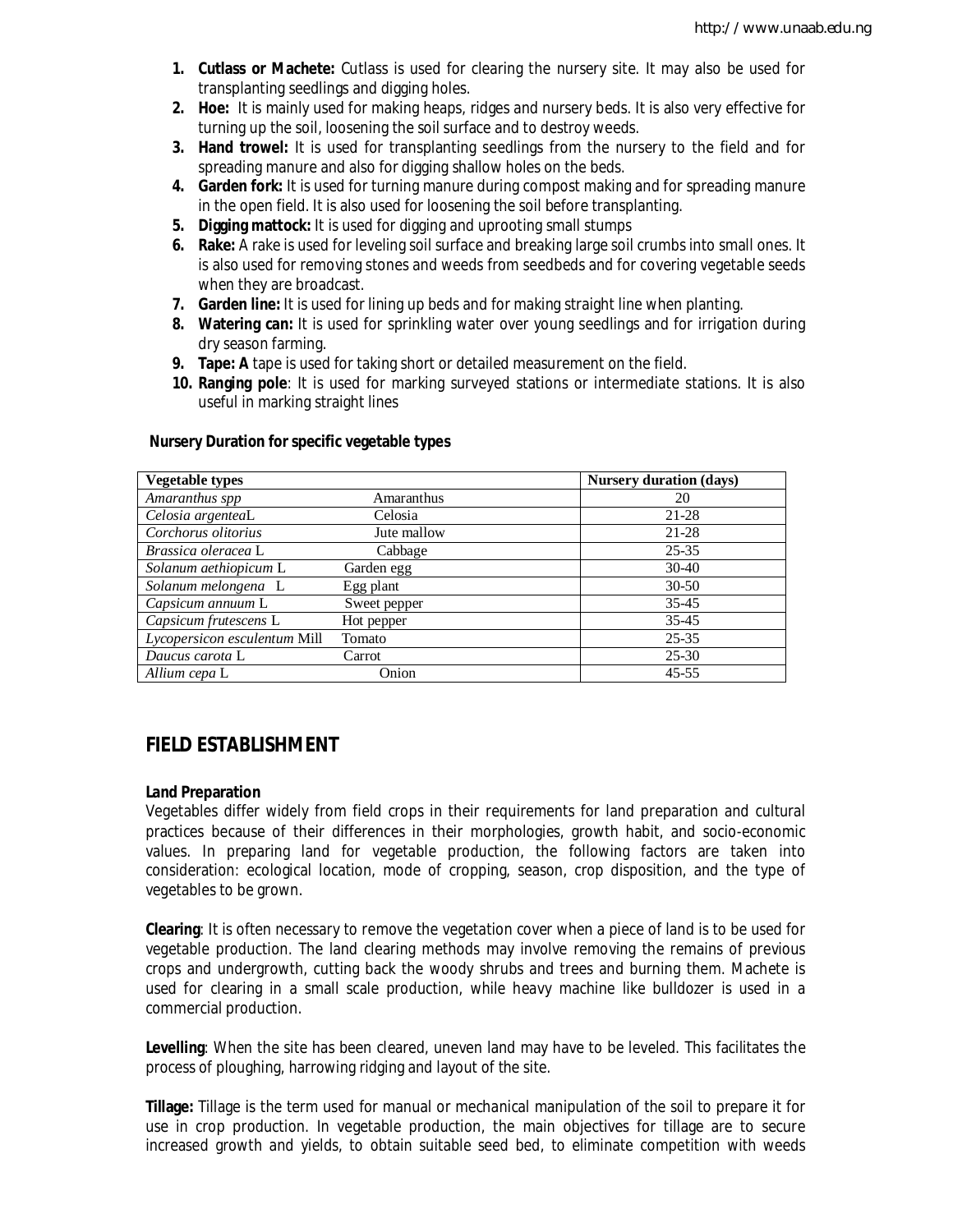during early growth, improve the physical condition of the soil and conserve its water and nutrient contents.

## **Importance of Tillage**

- **1. Seed bed preparation:** A seed bed provides an environment in which a seed can germinate and grow. It is loose, well drained, deep enough, makes good contact with the seed, retains adequate moisture and is free of weeds.
- **2. Level land:** land leveling may be required to make it amenable to a chosen method of irrigation.
- **3. Weed Control:** Weeds are menace to crop production. They compete with crops for plant environmental factors. They must be controlled before planting and during growth of the crops by appropriate tillage methods.
- **4. Incorporation of Organic matter and soil amendment:** Green manures, crop residues, fertilizers and other chemicals may be added to soil by ploughing them under, or mixing at the time of soil preparation.
- **5. Improved Physical properties of the soil:** Compaction of the fields impede drainage, rooting and crop growth. A hard pan also be caused by traffic may be broken up by tillage method.

**Erosion control:** The soil surface after tillage may be such that it impedes run off. Stubble may be incorporated or ridges constructed to curb erosion. **Tillage Tools:** Hoe, cutlass, Garden fork, Hand fork, disc plough, disc harrow

**Conservation measure:** Most suitable land for vegetable growing in the humid tropics is usually sloppy. When such site has to be used for growing vegetables, soil conservation measure must be carried to prevent top soil from being washed away. After clearing, ploughing and ridging, the surface of the soil is in a very unstable condition condition unless efficient conservation measures are adopted. The most frequently used methods include the following:

 **Terracing**: This is the most traditional methods used in the prevention of erosion and is effective on land which has a fairly steep slope. It is obtained by constructing flat areas along the main contours of the land.

 **Cover Crops**: These are planted to prevent exposure of the soil from direct solar radiation and falling rain when any part of the farmland is not used for planting. The most suitable cover crops are the forage legumes such as *Calopogonium mucunoides, Pueraria phaseoloides, and Stylosanthes gracilis,* the leaves of which will provide cover over the land. These crops also improve the fertility of the soil.

 **Strip cropping**: The cultivation of different types of crops in narrow strips usually on steep slope or hill side to maintain

# **Planting**

Vegetables can be propagated either by direct sowing and transplanting methods.

**Direct sowing:** Vegetables are sowed either by broadcasting or by seed drilling methods.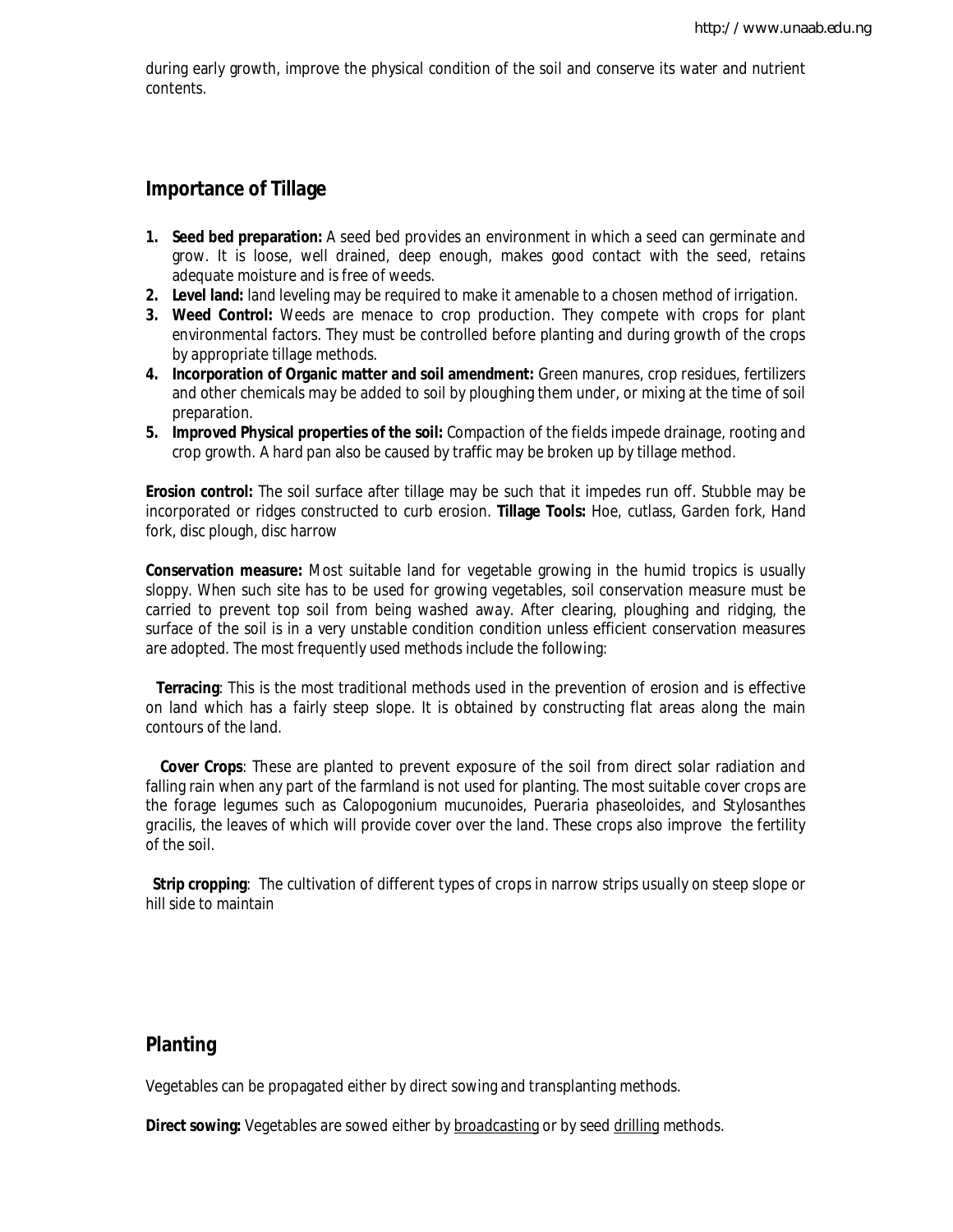**Broadcasting method:** In broadcasting, seeds are spread over the prepared land by throwing small quantities of the seeds into the air close to the surface of the prepared land. Broadcasting is the normal practice in sowing seeds of most leafy vegetables such as *Celosia, Amaranthus Corchorus*.

**Seed drilling method:** This is a method for planting small seeded vegetables in rows. Shallow furrows are made at the spacing recommended for the crop and the seed drilled along the furrows. This method can also be used for some leafy vegetables such as *Celosia, Amaranthus, Corchorus*.

**Transplanting method:** Vegetable seedlings are first raised in the nursery for a required period of time before they are transplanted on the field. Seedlings are transplanted in the morning or in the evening to avoid transplanting shock. Vegetables like tomato, pepper, cabbage, egg plant, garden egg are planted by using transplanting method.

#### **Transplanting Techniques:**

i. Clearing of site ii. Removal of trash by burning iii. Preparation of bed iv. Seedling sowing v. Watering vi. Erecting of permanent supports for shading.

#### **Routine Operations**

**Thinning:** Thinning of vegetable is done to reduce the number of seedlings per stand when planted in situ. It is also used to obtain regular spacing and plant population when sowing is done in drills by removing the weakest seedlings or those infected by diseases or damaged by insect pests.

**Supplying:** This is the practice of providing missing stands of vegetables planted by direct sowing as a result of poor emergence or when seedlings are damaged by pests. The essence of seed supply is to maintain correct plant population. Supplying of seeds has to be carried out as early as possible after emergence.

**Staking:** This is usually required for vegetables with climbing growth habit such as fluted pumpkin, ito-melon or those with weak stems such as tomato. Staking is done to provide support for the plant to climb and display the leaves for photosynthesis to take place.. The support allows the plant to carry more load without touching the soil thus enhancing the quality of the fruit.. Stake can be made from bamboo or other available wood.

**Mulching:** A mulch is a layer of plant residue or other materials which is applied to the surface of the soil in order to reduce evaporation, run-off or to prevent weed growth. The purpose of mulching is to conserve soil moisture. Mulching also ensure clean fruit, hasten maturity and increase yields. Most vegetables grown in the humid or semi-arid region, particularly those with fairly long duration such as pepper, egg plant and tomatoes, benefit from mulching.

**Watering:** One of the most critical inputs to vegetable production in semi-arid areas, dry season farming and nursery establishment is water. During the dry season or off season, the source of water for vegetable growing is from irrigation while in the wet season, rainfall is the source of water. Young vegetable seedlings in the nursery or in the field should be watered in the early morning or in the evening. Watering should be done before transplanting particularly in the evening. Overwatering can be very harmful and can encourage the development of pathogenic diseases and also cause mechanical damage to the seedlings.

**Fertilizer application:** This is an important variable cost in vegetable production, As all vegetables, particularly the leafy grow quickly, they must be provided with ample supplies of nutrients such as nitrogen. Application of N fertilizer has been shown to increase yield and to enhance the content of mineral elements such as Ca, P, Na, Zn and Mg. In some tropical leafy vegetables, fertilizers such as FYM and other sources of P and K can be applied as pre-plant basal dressing or after the plants have become established as post planting application.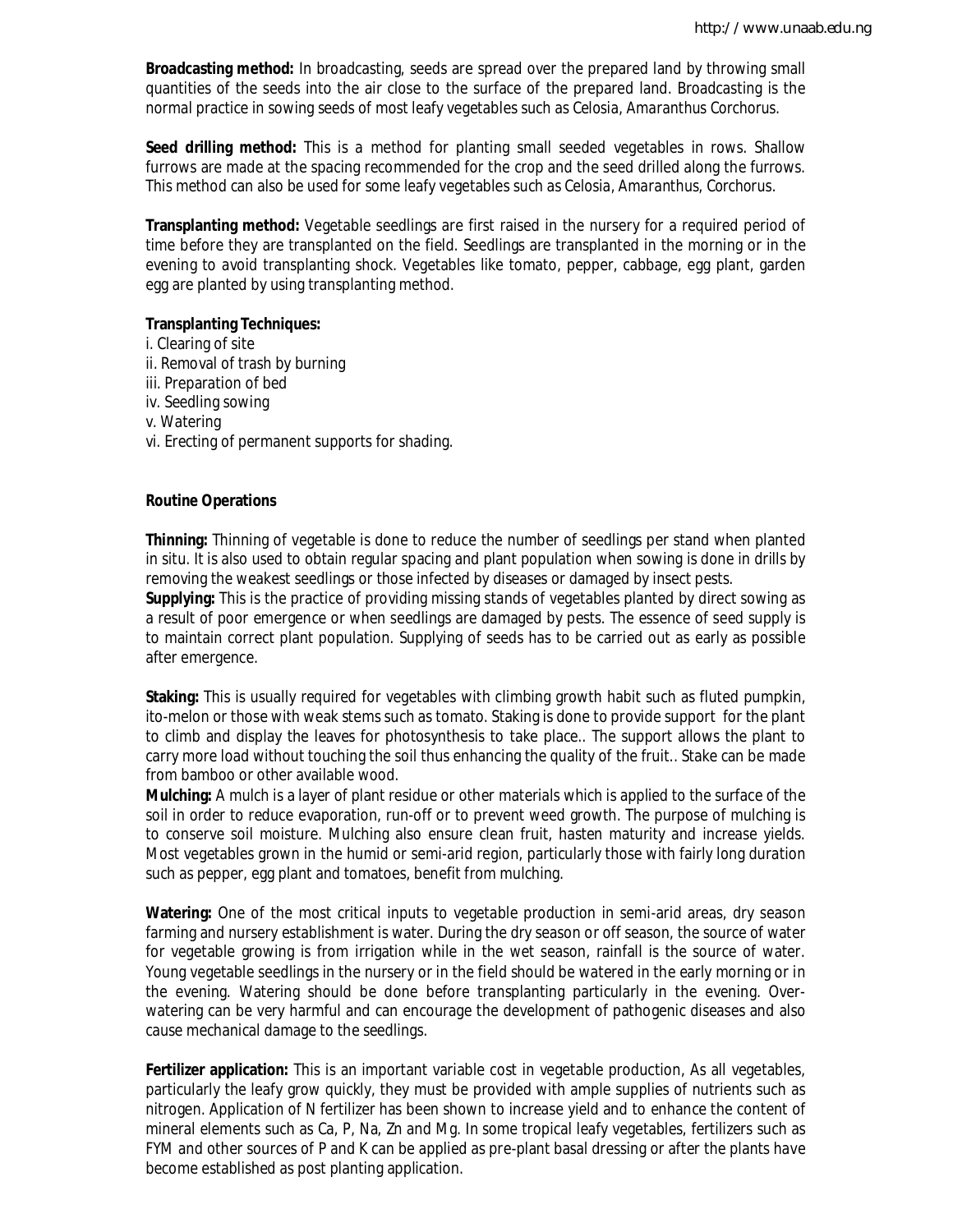**Weeding:** Weed is any plant that grows where it is not wanted. Weed can reduce yield up to 40-60% if not controlled. Weeds can be controlled using cultural, physical, chemical and biological methods. Weed seeds and rhizomes can be killed using physical method during land preparation by burning. Mulching of soil can also be used to smother weeds. Intercropping of spreading vegetables like melon with some erect and broad leaf crop like okra can provide ecological protection against weed development. Hoeing, pulling and roguing are carried out during the early stages of growth. Chemical weed control is applied in commercially grown vegetable crops.

**Pest and diseases Control:** Attack by pest and disease is one of the major factors militating against increased vegetable production in the tropics. Insects and disease infestation in vegetable crops bring about heavy losses through yield reduction, lowered quality of produce, increased costs of production and harvests. Control measures include:

i. planting of high quality, disease-free seed

ii. use of disease resistant varieties.

iii. use of vegetables best suited to climate and soil.

iv. weed control

v. destroy the remains of annual crop after harvest to prevent pest build-up.

### **HARVESTING OF VEGETABLES**:

- Harvesting is the separation of the portion of need from the mother plant.
- May be carried out once or over time or repeatedly.
- Leafy vegetables may be harvested by total removal or by ratooning.
- The seed and the fruit vegetables may be harvested once, or by topping or digging or lifting.
- Fruit vegetables may be harvested over a period of time by picking.

#### Maturity Indices:

- Optimum vegetative growth for the leafy vegetables.
- Fruit/ seed maturity, for the fruit vegetables.
- Onset of fruit ripening.
- Harvesting should be done on clear, dry days, for the fruit vegetables.
- Individual, manual harvesting is preferable.
- Readiness for harvesting is affected by the species and climatic factors.

#### **POST – HARVEST CULTURAL PRACTICES**:

- These are activities carried out after harvesting till disposal.
- Major activities include: Preservation, Processing; Storage and Marketing.
- Affiliated activities include: Transportation and Handling.

### **PROCESSING:**

- Can be partial or total.
- Most leafy vegetables are only partially processed for preservation.
- They can be trimmed, washed, sliced and then dehydrated for preservation. e.g.Amaranthus, Celosia.
- Some fruit vegetables can also be sliced and dried for preservation. e g. Pepper, Onion.
- Some leafy vegetables can be blanched in hot water.
- Fruits may be totally processed into paste or slurry in the factories. For canning.
- Vegetable seeds can be threshed, winnowed and dried for preservation.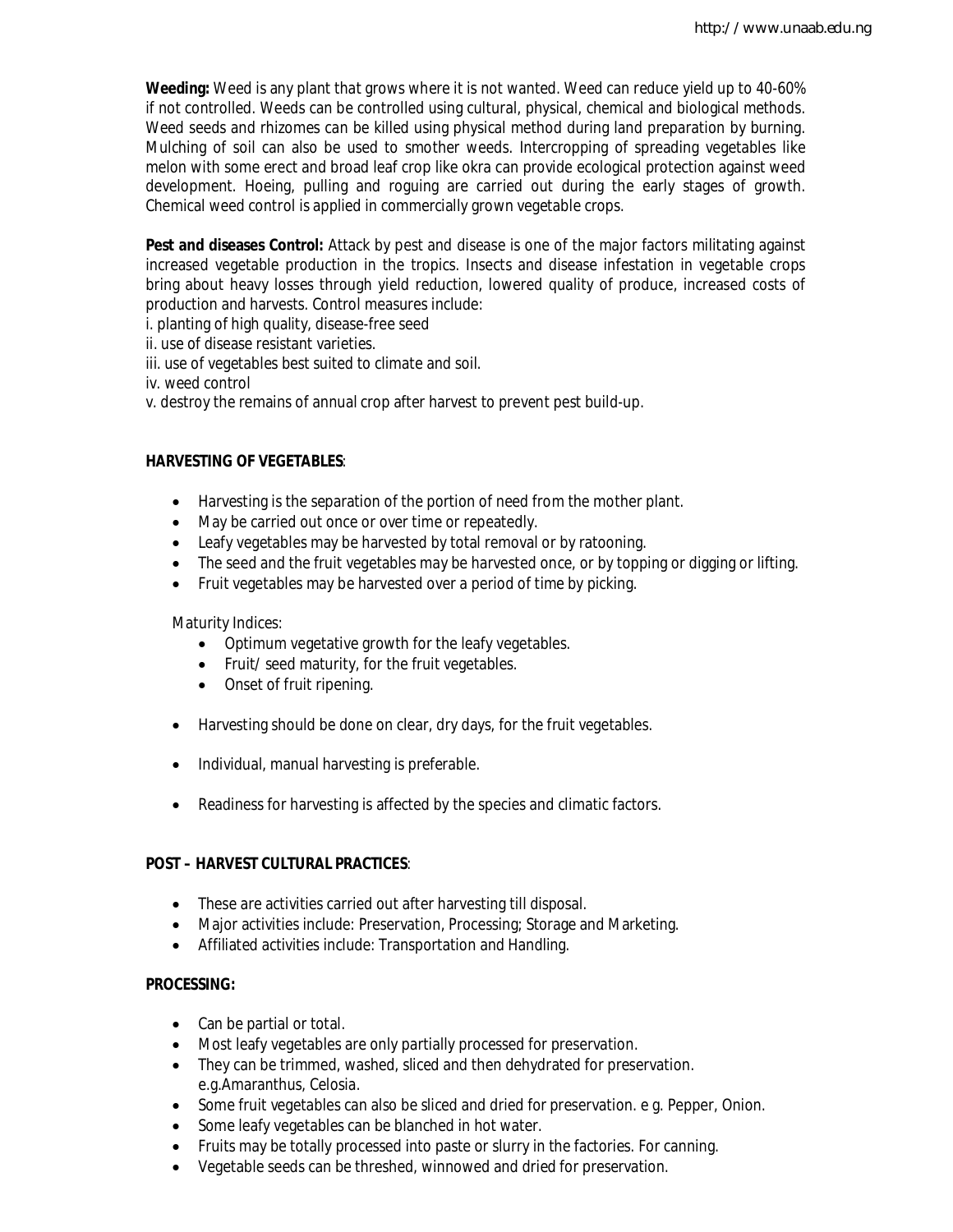### **STORAGE:**

- Vegetables, in the fresh state are not usually stored for a long period.
- Storage/Preservation is usually done to keep vegetables for only a short period.
- Vegetables are usually highly perishable in nature, and so, do not store for a long time.
- Short-term storage can be done, using clay pots or padded materials.
- Storage should be done under cool, humid conditions.
- Refridgeration can be used for some vegetables.
- Freeze storage is usually not appropriate.
- Vegetable seeds may require a storage temperature of about  $10 15^{\circ}$ C.

## **MARKETING**:

- This is the movement of the vegetable from the farm gate to an accessible area for the consumers.
- The vegetables should still retain their good nature.
- The means of transportation to achieve the goal should be considered.
- The time of arrival at the market should also be considered.
- The quantity and the quality demanded by the consumers should be considered.
- Appropriate packaging material and method should be used.

## **PROBLEMS OF VEGETABLE PRODUCTION**:

- Diverse problems face the vegetable production enterprise.
- Problems can be:
	- o Biological
	- o Agronomic
	- o Climatic
	- o Economic
	- o Sociological
	- o Environmental

### **Biological Problems**:

- o Perishable nature of vegetables.
- o Pests and diseases problems.
- o The fertility and acidity of soil.

### **Agronomic Problems**:

- o Need for seed treatment
- o Seed viability maintenance
- o Lack of technology for large scale production.
- o Use of herbicides and pesticides.
- **Climatic Problems:**
	- o Inappropriate temperature.
	- o High relative humidity.
	- o Inadequate/Excessive rainfall and distribution.
- Fconomic Problems:
	- o Marketing and distribution.
	- o Unavailability of finance.
	- o Unfavourable Government policies.
- Sociological Problems:
	- o Lack of Extension services.